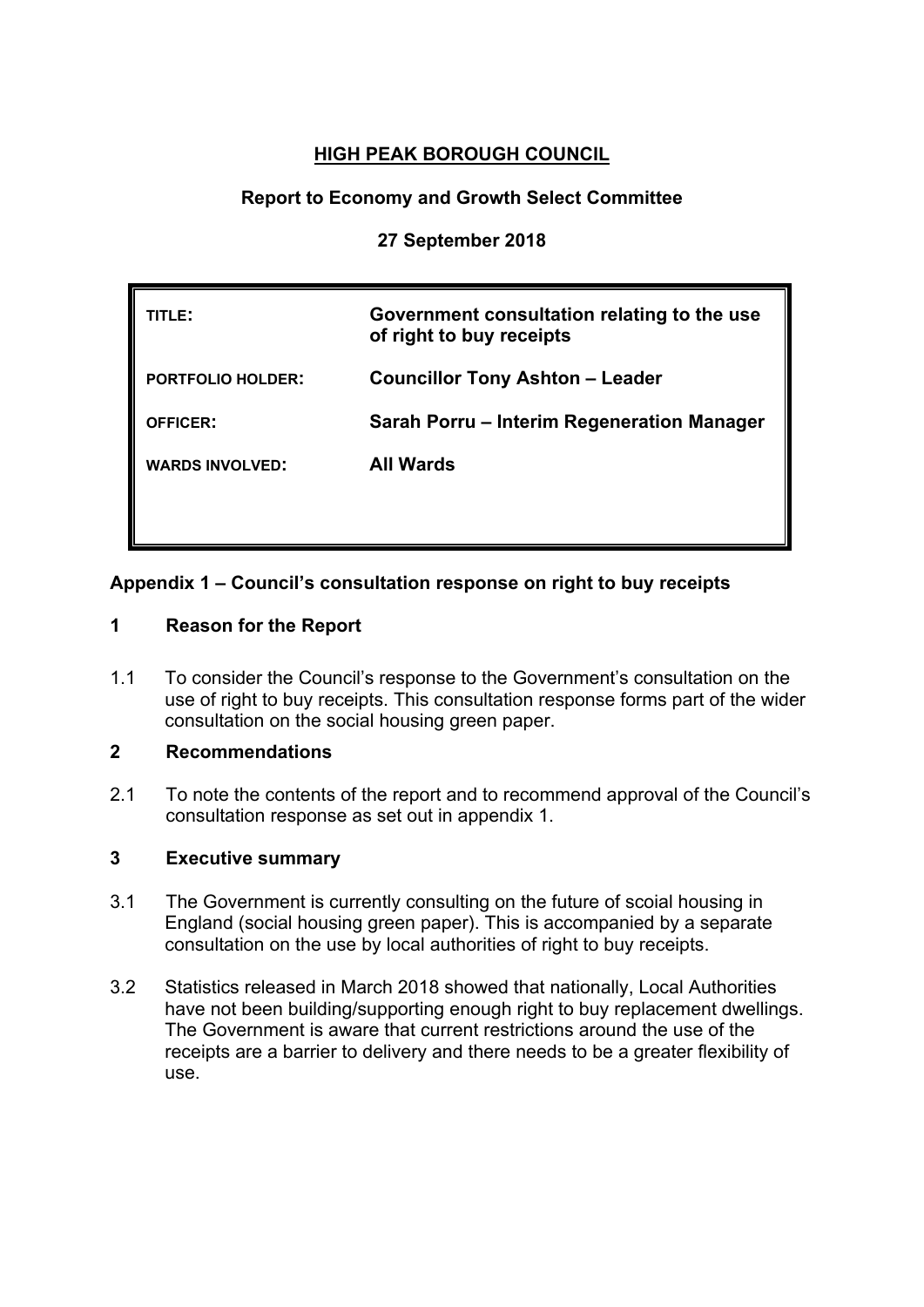### 4. **How this report links to Corporate Priorities**

- 4.1 Will support the priority outcome of 'good quality social housing provision' through corporate aim 1 - To help create a safer and healthier environment for our residents to live and work.
- 4.2 Will support in the delivery of corporate aim 3 to 'support economic development and regeneration'.

#### **5. Options and Analysis**

- 5.1 **Option 1 (recommended)** respond to the consultation as recommended in this report and subject to any further suggestion by Councillors. This option would ensure that Council concerns and responses are considered by Government and inform the outcome.
- 5.2 **Option 2 (not recommended)** do not respond to the consultation. This option would not enable the Council to inform the Government's conclusions.

#### 6. **Implications**

6.1 Community Safety - (Crime and Disorder Act 1998)

No direct implications.

6.2 Workforce

No implications.

6.3 Equality and Diversity/Equality Impact Assessment

This report has been prepared in accordance with the Council's Diversity and Equality Policies.

6.4 Financial Considerations

There are no financial considerations for the Council relating to the recommendations of this report.

6.5 Legal

The Council has powers under the Housing Acts in relating to the provision of affordable housing. A power of general competence is also available under section1 of the Localism Act 2011, the exercise of which is subject to any prohibitions or restrictions that may exist.

Right to buy receipts must be applied in accordance with relevant legislation and guidance and particularly the Local Authority (Capital Finance and Accounting) (England) Regulations 2003 (as amended) and the terms of any agreement reached under the Local Government Act 2003 modifying the applicability of the regulations.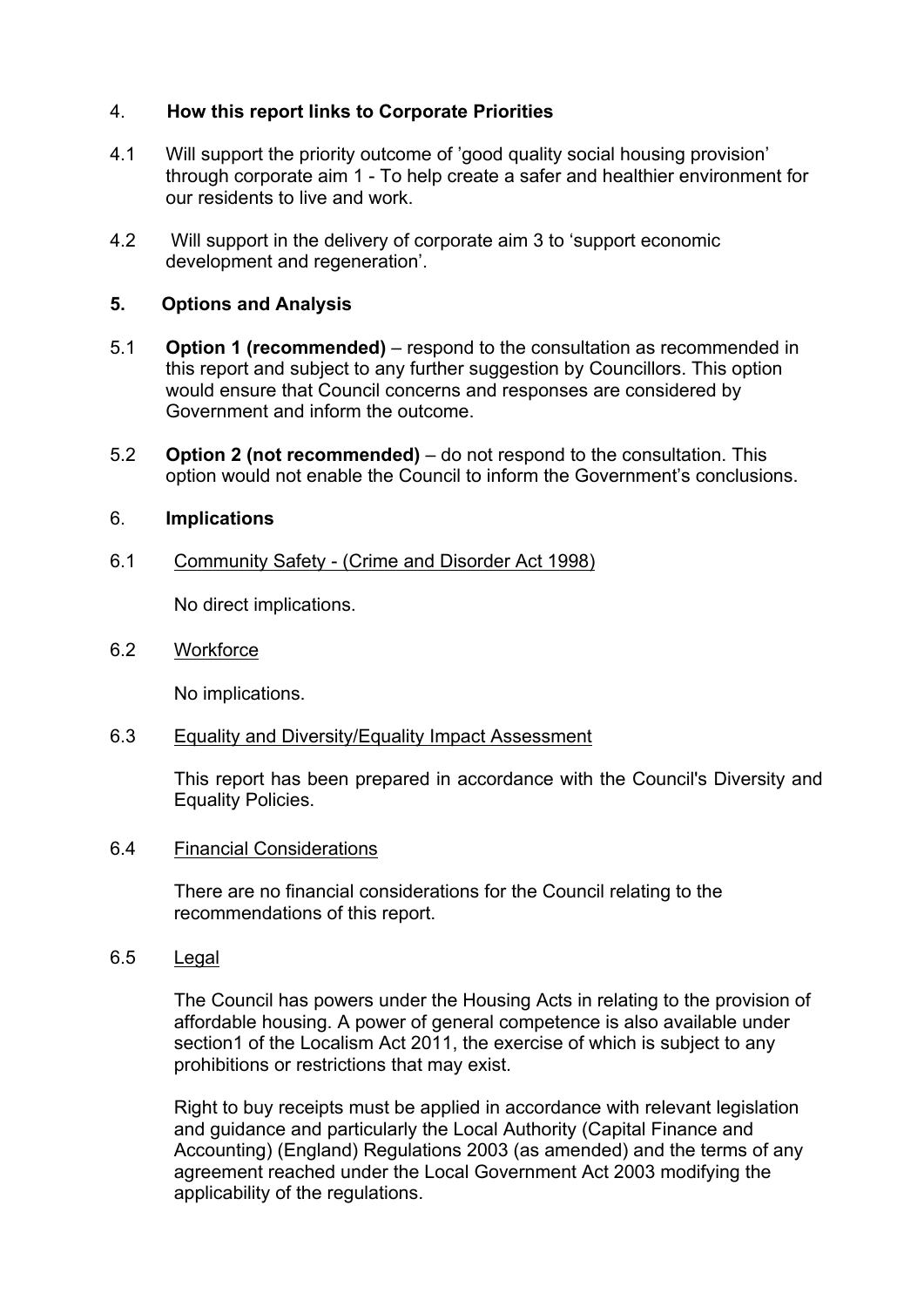#### 6.6 Sustainability

Properties built with Right to Buy funding would meet the appropriate HCA design standards and would be compliant with building regulations

#### 6.7 Internal and External Consultation

In preparing the consultation response housing and finance officers have been consulted. Subject to approval, the Council's response to the consultation will be submitted to the Ministry of Housing, Communities and Local Government by the deadline date of the 9<sup>th</sup> October 2018.

### 7. **Background and Detail**

- 7.1 In 2012 the Council entered into a legal agreement with central Government that allowed the local authority to retain part of the receipts through the sale of council housing. These receipts are used to fund the provision of additional affordable housing (rented) at a maximum of 30% grants. If these receipts are not **spent** within a 3 year time period, they must be returned to central Government together with interest.
- 7.2 In 2016, Members approved that, in order to increase spending the receipts, the Council would work proactively with registered housing providers (RPs) to deliver the additional affordable units for rent. These would be over and above what are normally secured through Section 106 agreements and funding through the HE (Homes England). The grant agreement also allows an RP to use the 30% grant to purchase existing/new housing stock for affordable rent.
- 7.3 To date High peak have spent £478,904 of their receipts as follows:
	- Octavia Gardens, Chapel £58,665 1 additional unit purchased by Peaks and Plains.
	- Thomas Fields Brown Edge Road, Buxton £420,439 10 units of rented extra care accommodation.
- 7.4 The Council's right to buy receipt, as of June 2018 is £1,301.188. In order to spend this at a 30% grant, a capital spend of £4,337,293 by an RP is required.
- 7.5 A grant cap at 30% and enhanced level of funding through Homes England has made it difficult to spend the grant within the 3 year time period. The government consultation offers greater flexibility in level of funding, eligibility and repayment period.